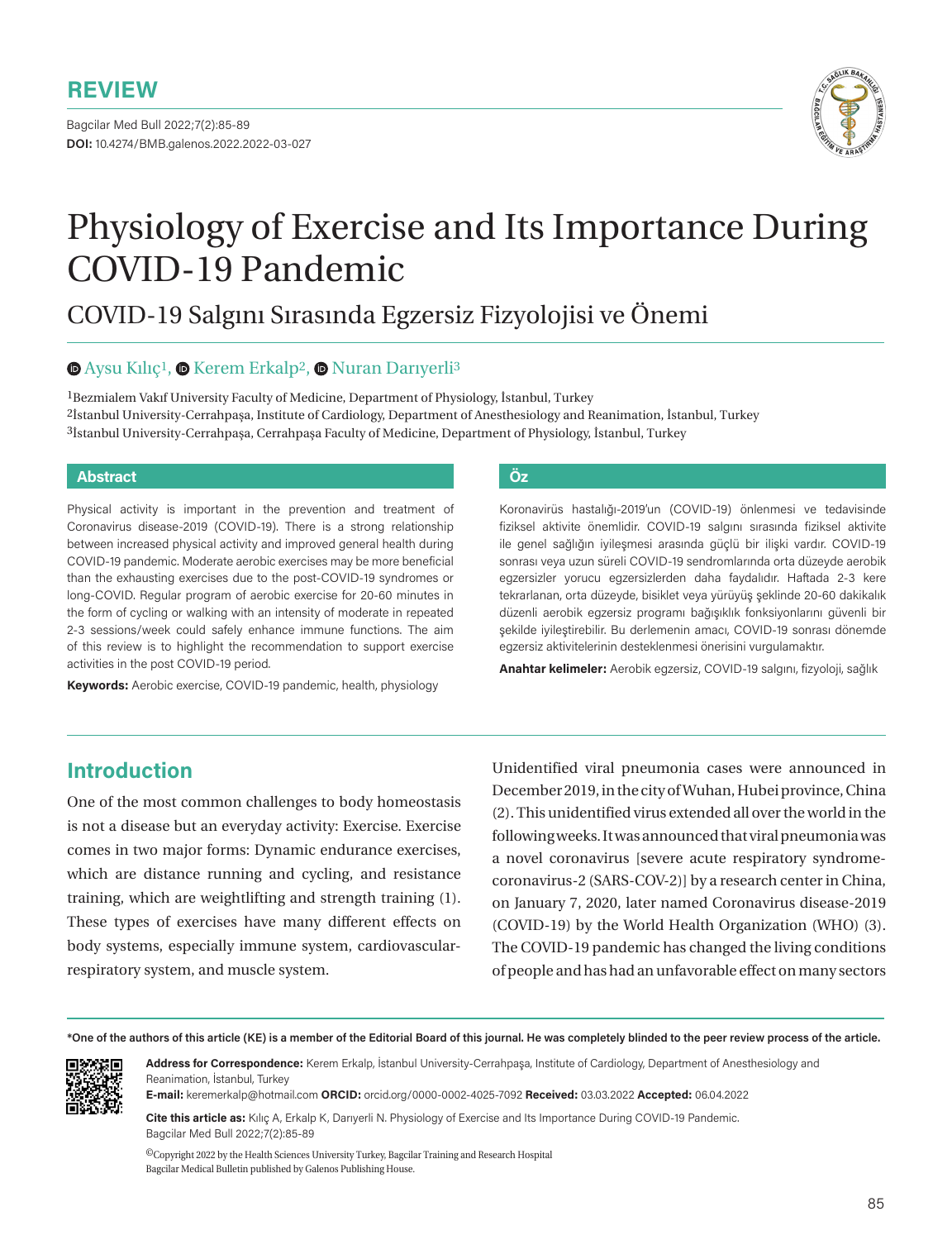in the economic, social, and commercial fields in many fields such as health, education, industry, transportation, tourism, and sports around the world. While COVID-19 may cause asymptomatic or mild infection with rapid recovery, acute and permanent complications may occur in some cases. Severe COVID-19 can potentially lead to an extensive diversity of clinical disorders containing various body systems, such as ongoing shortness of breath, heart damage, pulmonary fibrosis, or embolism. Recovery may be prolonged for survivors and some patients have a long-term and debilitating illness, which lasts for up to 4 weeks. Quarantine and sedentary lifestyle has affected the individual's quality of life during the COVID-19 pandemic. It is stated that the quarantine processes lead to a decrease in individual's physical activity and increase in unhealthy nutrition. Supporting this information, many studies have demonstrated that the physical activity levels of individuals significantly decrease during the quarantine period, which causes many health problems including cardiovascular, respiratory neuromuscular function and depression. Studies have shown that there is a strong relationship between increased physical activity and improved general health during COVID-19 pandemic (4).

#### **Factors Causing Exercise Restrictions in COVID-19 Patients**

COVID-19, immune responses and exercise: The effects of exercise on the immune system have been extensively studied in recent years. It is the main subject of research whether exercise increases the resistance to infections by improving the immune system, or whether it makes it easier to catch infections by suppressing the immune system. Different effects may occur in both innate and acquired immunity. The effect of exercise on immune system functions depends on many variables such as the intensity, duration, severity of exercise and the physical fitness level of the individual (5,6). The studies have suggested that regular moderate-intensity exercise reduces the incidence of infections such as common cold, while intense exercise increases the ratio of upper respiratory tract infections, and the severity of exercise increases the risk of upper respiratory tract infections. In addition, regular moderateintensity exercise increases the resistance against upper respiratory tract infections (7). While the immune system functions increase with mild and moderate exercise, strenuous exercise is one of the strongest types of stress that suppresses the immune response. The immune system is suppressed following intense prolonged exercise. Since exhausting exercises will increase the secretion of cortisol

from the hypothalamus-pituitary-adrenocortical axis, they may have a suppressive effect on the immune system and make the individual temporarily susceptible to infections (8).

During aerobic exercises, there is an increase in the number and functions of natural killer (NK) cells in our body (9). However, immediately after a single acute short-term and high-intensity exercise, the leukocyte concentration increases, and this increase is mostly carried out by neutrophils (10). The increase in the number of neutrophils progresses after exercise. The increase in lymphocyte concentration following prolonged exercise is almost twice that after short-term exercise (11). NK cells and B-cells are also suppressed after a single acute short-term and highintensity exercise. Moreover, vigorous exercise causes an increase in circulating levels of cytokines such as interleukin (IL)-1, IL-6, and tumor necrosis factor (TNF)- $\alpha$  (12).

In severe forms of COVID-19, diffuse alveolar and interstitial inflammation occurs (13). While the rapid immune response represents the defense of first line against infection with the virus, the excessive inflammatory response of innate immunity can lead to systemic tissue damage. The infected immune system responds with a cytokine storm and hyperinflammation which itself leads to further multi-organ damage and even death. In other words, the immune-mediated damage developed in these patients is more harmful than the damage caused by the virus (14). Laboratory findings of COVID-19 patients are decreased or normal number of leukocytes and decreased lymphocyte count (15). Coronavirus triggers the release of a significant number of cytokines, which cause the activation of the immune system, especially IL-6 and other acute phase reactants (16). IL-6 receptors are expressed by almost all immune cells and have a major role in the proliferation and differentiation of immune cells. IL-6 is produced by the stimulation of SARS-CoV-2 itself or other immune cells. IL-6 is an important indicator of lung injury and was significantly associated with an increase in C-reactive protein, lactate dehydrogenase, ferritin and D-dimer levels. There is a relationship between the levels of IL-6 and the severity of COVID-19. The decrease in IL-6 level was related to the effectiveness of the treatment and the improvement of the disease, while the increase in IL-6 was associated with the progression of the disease and worsening of the clinical picture (17,18). Therefore, IL-6 level can be used as an important biomarker for the monitoring of the disease in severe COVID-19 cases. In a study, it was demonstrated that the higher levels of IL-6 and systemic inflammation markers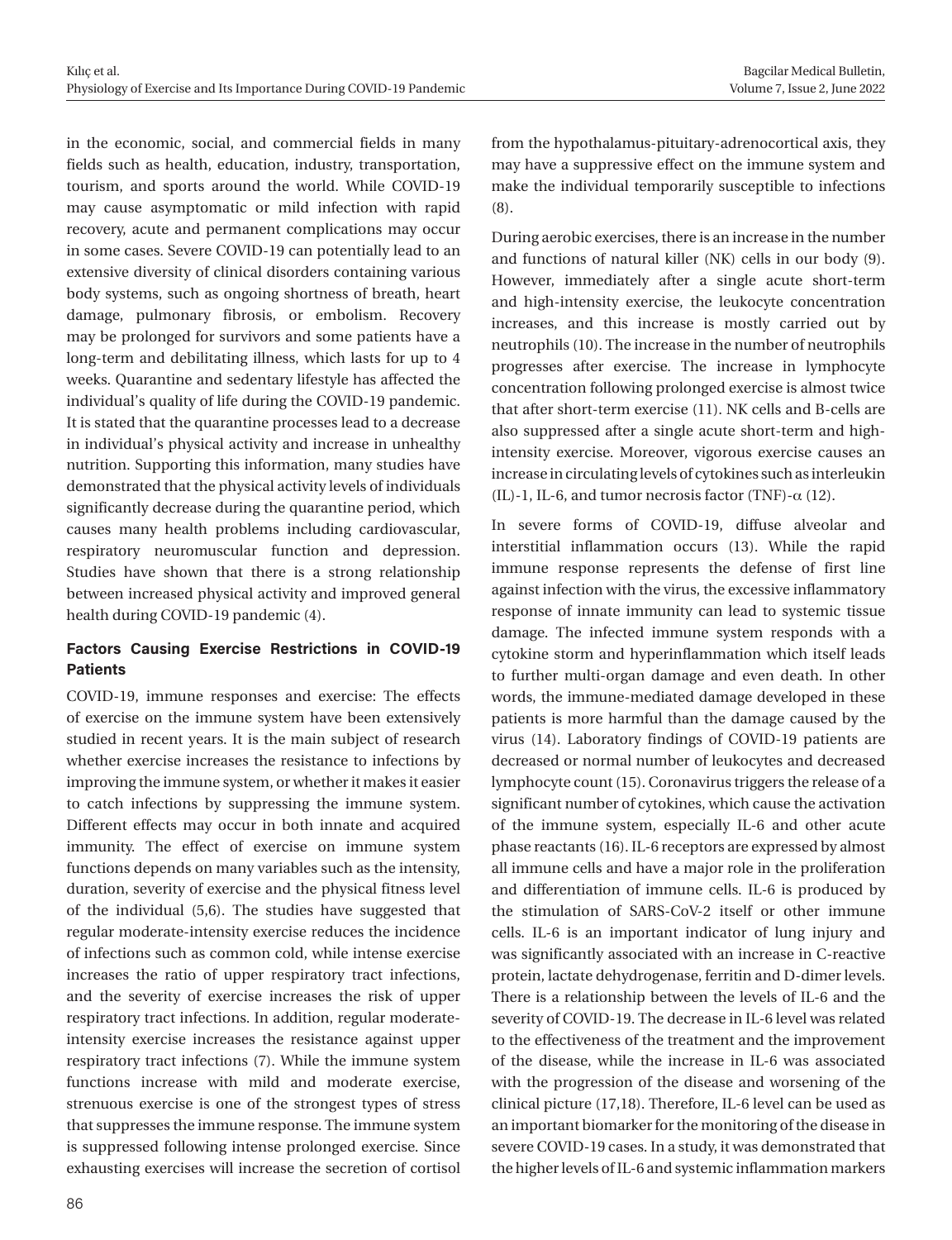was associated with a poor prognosis and contributed to mortality (19).

Exercise is also thought to stimulate the mitochondrial biogenesis, thereby preventing severe forms of COVID-19 (20). Mitochondrial biogenesis is defined as the development of existing mitochondria that responds to metabolic, mechanical, and hypoxic stresses occurring in myocytes and the adaptation of skeletal muscle to exercise training. It has been suggested that muscle mitochondrial biogenesis increases with regular exercise, and this adaptation increases endurance performance in individuals. Mitochondrial biogenesis, and the amount and activity of oxidative proteins in mitochondria can be reduced as a result of mitochondrial dysfunction (21). As the infection progresses, redox-sensitive or redox-active intracellular pathways triggered by SARS-CoV-2 can put the reductive cycle into a process that makes it impossible to continue at physiological levels, in this case, the cells remain in an irreversible pathway, that is, in the oxidation clamp characterized by destruction (22). Advanced inflammation further provokes redox imbalance in favor of oxidation, and all components of the cardiovascular system collapse (23).

COVID-19, cardiovascular responses and exercise: Many studies have demonstrated the relationship between cardiovascular diseases and exercise (24,25). Research has shown that exercise has many benefits. These benefits comprising raising plasma high-density lipoprotein (HDL) cholesterol levels, decreasing plasma triglyceride levels, and lowering blood pressure (26). High blood pressure is a main risk factor for strokes, while elevated triglycerides and low HDL-cholesterol levels are linked with the development of atherosclerosis and increased risk of heart attack. It has been shown that regular aerobic exercises also reduce hypertension, which is one of the leading problems in the world. Studies have demonstrated that regular exercise lowers blood pressure in mild to moderate hypertension (27). It has also been revealed that moderate-intensity exercise can lower blood pressure more efficaciously than high-intensity exercise (28).

COVID-19 infection can lead to cardiac arrhythmias, myocarditis, and other cardiovascular complications, with potentially fatal consequences. Pathophysiological mechanisms of cardiac injury may include T-cell and cytokine-mediated hyperinflammatory reaction, or direct myocardial cell infection (29). Cardiac involvement may also be associated with high expression of angiotensin converting enzyme-2 (ACE-2). ACE-2 is a membrane glycoprotein found in epithelial cells of many organs in

the body, mainly in the heart, lungs, and kidneys, and is a homolog of ACE. It catalyzes the conversion of angiotensin (ANG)-2 to ANG-1-9 and ANG-1-7, respectively. Since the SARS-CoV-2 spike protein binds to ACE-2 and enters the cell, ACE-2 expression and/or polymorphism has been shown to have an impact on susceptibility to SARS-CoV-2 infection and outcomes of COVID-19 disease (30,31). The ACE-2 protein is a component of the renin-angiotensinsystem (RAS) as well as being a transmembrane receptor for the virus. In a study, it was revealed that the binding of SARS-CoV-2 to ACE-2 receptor decreased the immunity and the anti-inflammatory action exerted by mitochondria (20). Besides this information, many studies demonstrated the relationship between ACE-2 levels and training. In a study, it was suggested that high intensity interval exercise increased plasma ACE-2 levels, while moderate intensity continuous exercise increased the urinary concentration of ACE-2 (32). Klöting et al. (33) suggested that intensive physical exercise induced ACE-2 expression in skeletal muscle but led to lower circulating ACE-2 levels. That may be due to the fact that intensive physical exercise caused hypoxia in skeletal tissue and was involved in increased tissue ACE-2 expression. Although its underlying mechanism is still unclear, it is thought that high-intensity exercises increase tissue ACE-2 levels which inhibits mitochondrial antiinflammatory function, while moderate-intensity exercises increase plasma ACE-2 levels which prevent infection (20).

#### **Exercise Recommendations for COVID-19 Patients**

According to the WHO, a sedentary lifestyle is among the main risk factors for deaths occurring all over the world. In addition, it has been revealed that 150 minutes of physical activity per week in adults and even individuals with chronic diseases reduce the risk of ischemic heart disease by 30%, the risk of type II diabetes by 27%, and the risk of breast and colon cancer by 20-25% (34). However, moderate aerobic exercises may be more beneficial than the exhausting exercises due to the post-COVID-19 syndromes or long-COVID (35). Microorganisms, especially viruses, can enter the body and cause infections when immunity is weakened after high-intensity exercise (11). Therefore, light, and moderate intensity exercise should be chosen especially during this period. Even in recovering cases, a return to vigorous physical exercise can develop heart damage and suppress immune system, which can pose a health risk (36).

If there is not any structural damage and symptoms of COVID-19, it is possible to return to exercise. Employees in jobs that require intense physical activity should be alert to the risks of cardiovascular and other complications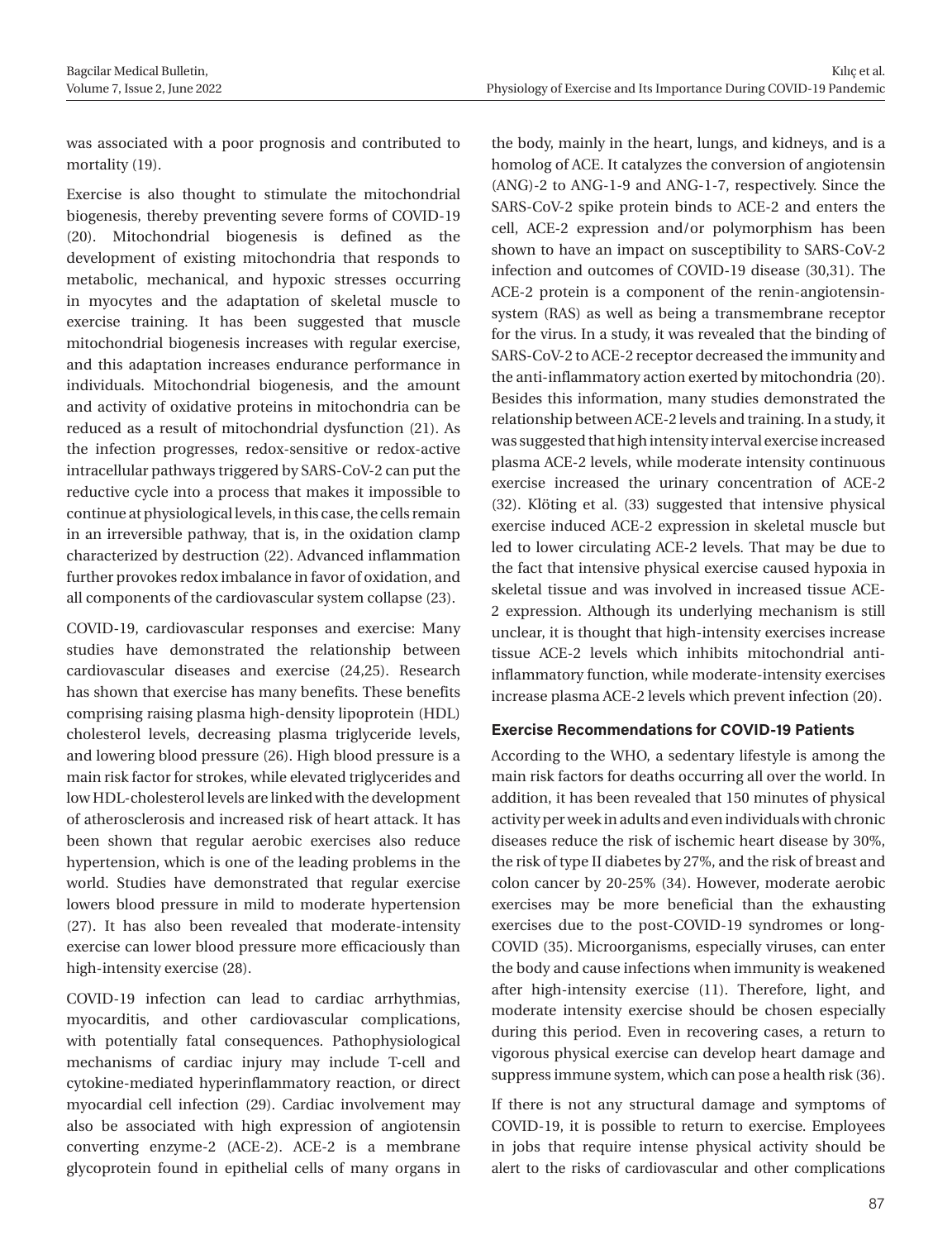from COVID-19 and provide specific inquiry for COVID-19 complications during return-to-work fitness assessments (37).

#### **Conclusion**

Regular exercise can reduce the dose of the drug used in chronic diseases or eliminate the need for the drug. It reduces the risk of heart disease and other chronic diseases. It strengthens the immune system, reduces stress, helps to lose weight, and strengthens the muscle and bone structure. It increases one's self-confidence. As a result of all these, it increases the life span and quality of life of the individual. Physical activity is important in the prevention and treatment of COVID-19. For the post COVID-19 patients, it may be beneficial to evaluate exercise capacity and it should be supported to start previous exercise activities under the control of sports physicians. In post COVID-19 period, patients may follow a regular program of aerobic exercise for 20-60 minutes in the form of cycling or walking with an intensity of moderate, may be repeated 2-3 sessions/week. Thus, it could safely enhance immune functions.

#### **Ethics**

**Peer-review:** Externally peer-reviewed.

#### **Authorship Contributions**

Concept: A.K., K.E., N.D., Design: A.K., K.E., N.D., Data Collection or Processing: A.K., K.E., N.D., Analysis or Interpretation: A.K., K.E., N.D., Literature Search: A.K., K.E., N.D., Writing: A.K., K.E., N.D.

**Conflict of Interest:** No conflict of interest was declared by the authors.

**Financial Disclosure:** The authors declared that this study received no financial support.

#### **References**

- 1. Yang Z, Scott CA, Mao C, Tang J, Farmer AJ. Resistance exercise versus aerobic exercise for type 2 diabetes: a systematic review and meta-analysis. Sports Med 2014;44(4):487-499.
- 2. Li Q, Guan X, Wu P, Wang X, Zhou L, Tong Y, et al. Early transmission dynamics in Wuhan, China, of novel coronavirus-infected pneumonia. N Engl J Med 2020;382(13):1199-1207.
- 3. Zhu N, Zhang D, Wang W, Li X, Yang B, Song J, et al. A novel coronavirus from patients with pneumonia in China, 2019. N Engl J Med 2020;382(8):727-733.
- 4. Faulkner J, O'Brien WJ, Stuart B, Stoner L, Batten J, Wadsworth D, et al. Physical activity, mental health and wellbeing of adults within and during the easing of COVID-19 restrictions, in the United Kingdom and New Zealand. Int J Environ Res Public Health 2022;19(3):1792.
- 5. Tvede N, Kappel M, Halkjoer-Kristensen J, Galbo H, Pedersen BK. The effect of light, moderate and severe bicycle exercise on lymphocyte subsets, natural and lymphokine activated killer cells, lymphocyte proliferative response and interleukin 2 production. Int J Sports Med 1993;14(5):275-282.
- 6. Gleeson M. Immune function in sport and exercise. J Appl Physiol (1985) 2007;103(2):693-639.
- 7. Martin SA, Pence BD, Woods JA. Exercise and respiratory tract viral infections. Exerc Sport Sci Rev 2009;37(4):157-164.
- 8. Segerstrom SC, Miller GE. Psychological stress and the human immune system: a meta-analytic study of 30 years of inquiry. Psychol Bull 2004;130(4):601-630.
- 9. Gleeson M, Bishop NC. The T cell and NK cell immune response to exercise. Ann Transplant 2005;10(4):43-48.
- 10. Llavero F, Alejo LB, Fiuza-Luces C, López Soto A, Valenzuela PL, Castillo-García A, et al. Exercise training effects on natural killer cells: a preliminary proteomics and systems biology approach. Exerc Immunol Rev 2021;27:125-141.
- 11. Nieman DC, Wentz LM. The compelling link between physical activity and the body's defense system. J Sport Health Sci 2019;8(3):201-217.
- 12. Cerqueira É, Marinho DA, Neiva HP, Lourenço O. Inflammatory effects of high and moderate intensity exercise-A systematic review. Front Physiol 2020;10:1550.
- 13. Carsana L, Sonzogni A, Nasr A, Rossi RS, Pellegrinelli A, Zerbi P, et al. Pulmonary post-mortem findings in a series of COVID-19 cases from northern Italy: a two-centre descriptive study. Lancet Infect Dis 2020;20(10):1135-1140.
- 14. Yazdanpanah F, Hamblin MR, Rezaei N. The immune system and COVID-19: Friend or foe? Life Sci 2020;256:117900.
- 15. Mardani R, Vasmehjani AA, Zali F, Gholami A, Nasab SDM, Kaghazian H, et al. Laboratory parameters in detection of COVID-19 patients with positive RT-PCR; a diagnostic accuracy study. Arch Acad Emerg Med 2020;8(1):e43.
- 16. Costela-Ruiz VJ, Illescas-Montes R, Puerta-Puerta JM, Ruiz C, Melguizo-Rodríguez L. SARS-CoV-2 infection: The role of cytokines in COVID-19 disease. Cytokine Growth Factor Rev 2020;54:62-75.
- 17. Liu T, Zhang J, Yang Y, Ma H, Li Z, Zhang J, et al. The role of interleukin-6 in monitoring severe case of coronavirus disease 2019. EMBO Mol Med 2020;12(7):e12421.
- 18. Shah VK, Firmal P, Alam A, Ganguly D, Chattopadhyay S. Overview of immune response during SARS-CoV-2 infection: lessons from the past. Front Immunol 2020;11:1949.
- 19. Donoso-Navarro E, Arribas Gómez I, Bernabeu-Andreu FA. IL-6 and other biomarkers associated with poor prognosis in a cohort of hospitalized patients with COVID-19 in Madrid. Biomark Insights 2021;16:11772719211013363.
- 20. Hagiu BA. Moderate exercise may prevent the development of severe forms of COVID-19, whereas high-intensity exercise may result in the opposite. Med Hypotheses 2021;157:110705.
- 21. Elfawy HA, Das B. Crosstalk between mitochondrial dysfunction, oxidative stress, and age related neurodegenerative disease: Etiologies and therapeutic strategies. Life Sci 2019;218:165-184.
- 22. Forcados GE, Muhammad A, Oladipo OO, Makama S, Meseko CA. Metabolic implications of oxidative stress and inflammatory process in SARS-CoV-2 pathogenesis: Therapeutic potential of natural antioxidants. Front Cell Infect Microbiol 2021;11:654813.